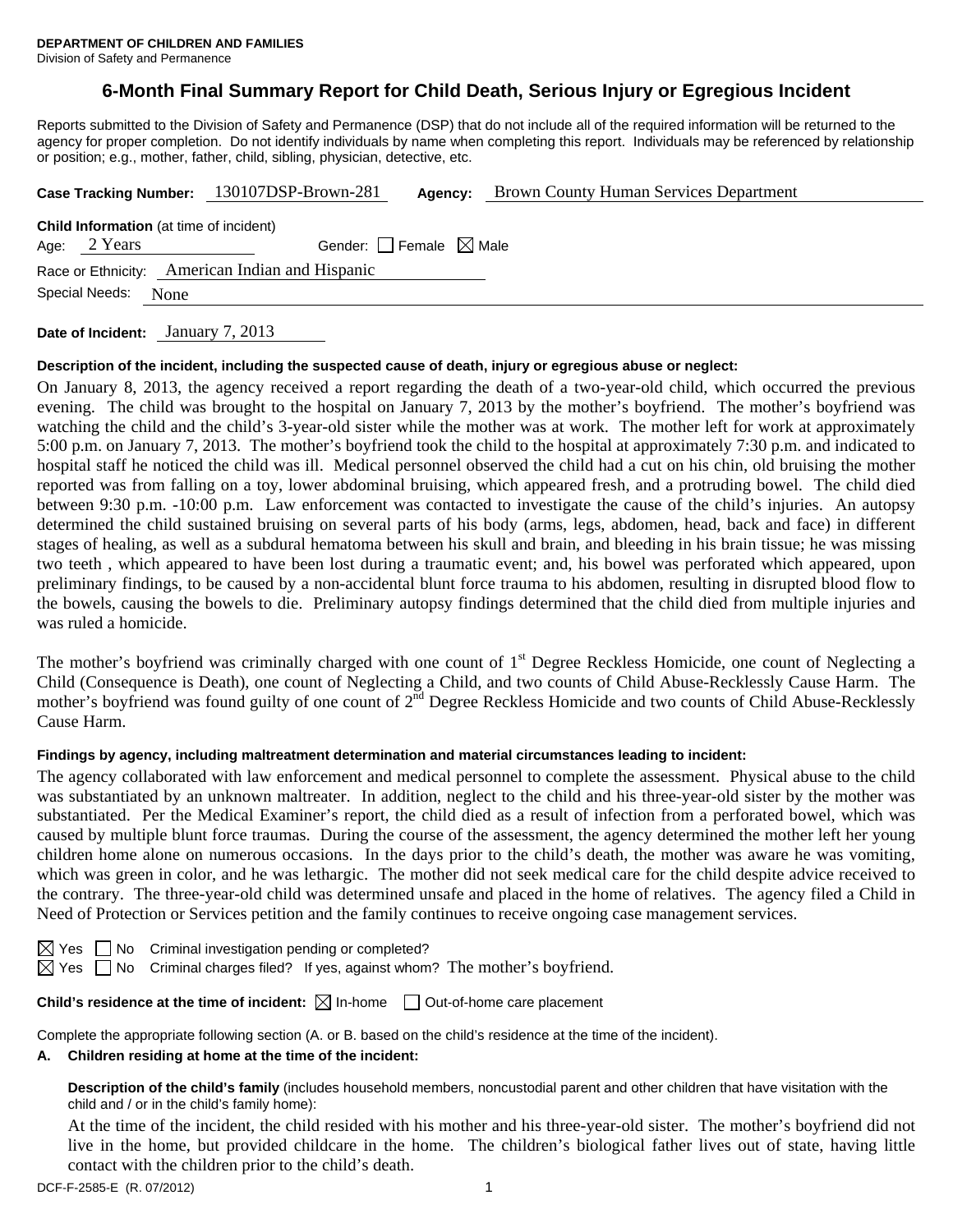**Yes**  $\boxtimes$  **No** Statement of Services: Were services under ch. 48 or ch. 938 being provided to the child, any member of the child's family or alleged maltreater at the time of the incident, including any referrals received by the agency or reports being investigated at time of incident?

**If "Yes", briefly describe the type of services, date(s) of last contact between agency and recipient(s) of those services, and the person(s) receiving those services:** 

N/A

**Summary of all involvement in services as adults under ch. 48 or ch. 938 by child's parents or alleged maltreater in the previous five years:** (Does not include the current incident.) N/A

#### **Summary of actions taken by the agency under ch. 48, including any investigation of a report or referrals to services involving the child, any member of the child's family living in this household and the child's parents and alleged maltreater.** (Does not include the current incident.)

(Note: Screened out reports listed in this section may include only the date of the report, screening decision, and if a referral to services occurred at Access. Reports that do not constitute a reasonable suspicion of maltreatment or a reason to believe that the child is threatened with harm are not required to be screened in for an initial assessment, and no further action is required by the agency.)

On June 6, 2011, the agency screened-out a CPS report alleging neglect to the now three-year-old child.

#### **Summary of any investigation involving the child, any member of the child's family and alleged maltreater conducted under ch. 48 or ch. 938 and any services provided to the child and child's family since the date of the incident:**

The agency collaborated with law enforcement and medical personnel to complete the assessment. Physical abuse to the child by an unknown maltreater was substantiated. Neglect to the child and the three-year-old sister by the mother was also substantiated. The three-year-old child was determined unsafe and placed in the home of relatives. The agency filed a Child in Need of Protection or Services petition and the family continues to receive ongoing case management services.

#### **B. Children residing in out-of-home (OHC) placement at time of incident:**

#### **Description of the OHC placement and basis for decision to place child there:**

N/A

#### **Description of all other persons residing in the OHC placement home:**

N/A

**Licensing history:** Including type of license, duration of license, summary of any violations by licensee or an employee of licensee that constitutes a substantial failure to protect and promote the welfare of the child.

N/A

#### **Summary of any actions taken by agency in response to the incident:** (Check all that apply.)

| $\boxtimes$      | Screening of Access report                           |  | Attempted or successful reunification             |  |  |
|------------------|------------------------------------------------------|--|---------------------------------------------------|--|--|
| $\overline{\Xi}$ | Protective plan implemented                          |  | Referral to services                              |  |  |
|                  | Initial assessment conducted                         |  | <b>Transportation assistance</b>                  |  |  |
| N<br>M<br>M      | Safety plan implemented                              |  | Collaboration with law enforcement                |  |  |
|                  | Temporary physical custody of child                  |  | Collaboration with medical professionals          |  |  |
|                  | Petitioned for court order / CHIPS (child in need of |  | Supervised visitation                             |  |  |
|                  | protection or services                               |  | Case remains open for services                    |  |  |
| MMM              | Placement into foster home                           |  | Case closed by agency                             |  |  |
|                  | <b>Placement with relatives</b>                      |  | Initiated efforts to address or enhance community |  |  |
|                  | Ongoing Services case management                     |  | collaboration on CA/N cases                       |  |  |
|                  |                                                      |  | Other (describe):                                 |  |  |
|                  |                                                      |  |                                                   |  |  |

### **FOR DSP COMPLETION ONLY:**

#### **Summary of policy or practice changes to address issues identified during the review of the incident:**

Under the Child Welfare Disclosure Act (Section 48.981(7)(cr), Stats.), the DSP completes a 90-day review of the agency's practice in each case reported under the Act. In accordance with the DCF memo Series 2010-13, dated December 7, 2010 pertaining to the Child Welfare Case Review Protocol, the DSP completed an on-site review in case # 130107DSP-Brown-281. The review found agency practice in Access was compliant with standards. Agency practice in Initial Assessment and safety determinations were not in accordance with the Wisconsin Child Protective Services Access and Initial Assessment Standards and Safety Intervention Standards.

The Quality Improvement plan implemented by the agency included restructuring the unit responsible for Child Protective Services, community outreach, staff and supervisory training, internal policy improvement and participation in initiatives